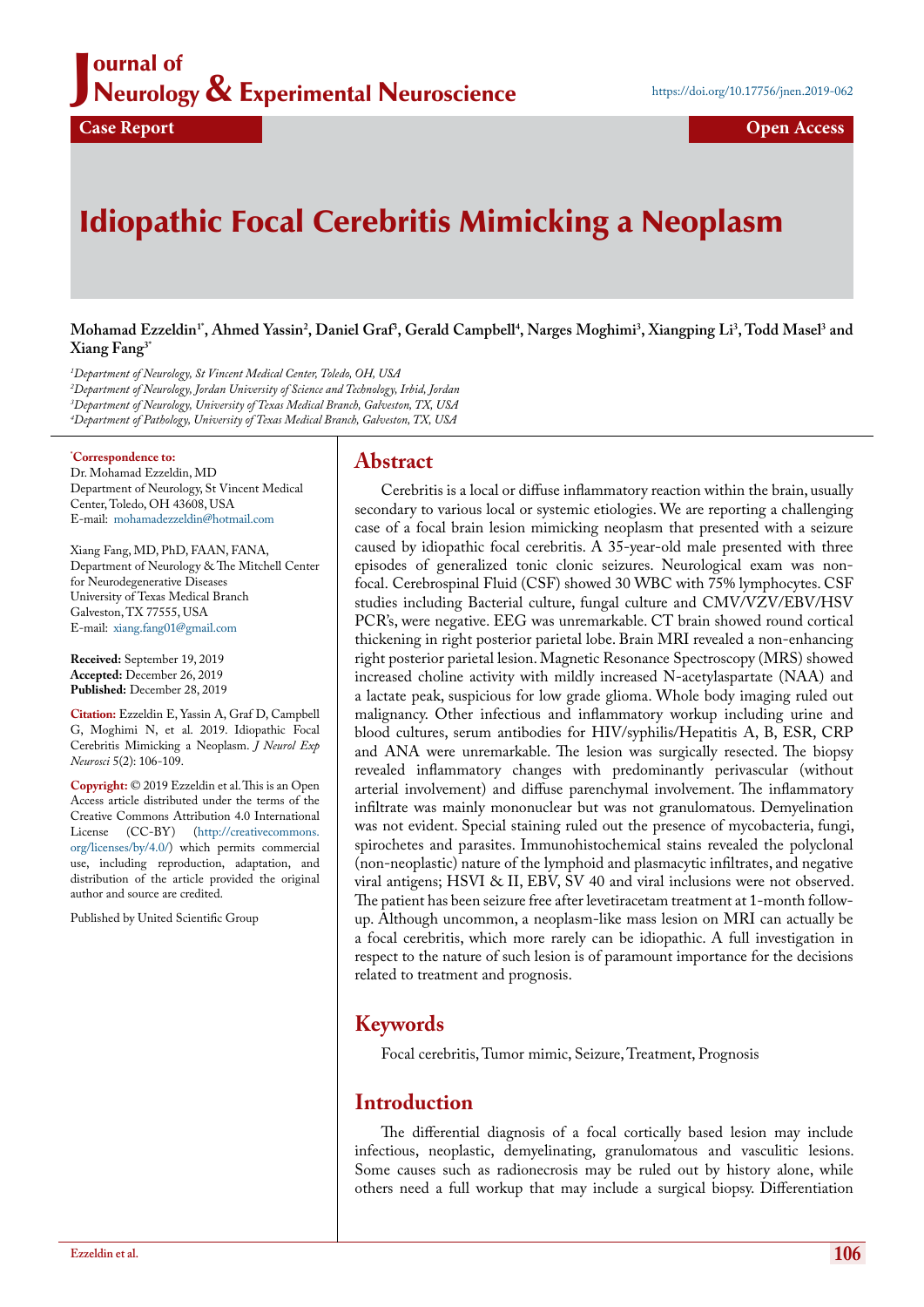between the primary causes of lesions of the central nervous system is essential for management and prognosis. In reality, many tumor-like lesions including tumefactive MS plaques, abscesses, resolving hematomas, vascular malformations, and even giant Virchow–Robin spaces may have similar imaging features [[1\]](#page-3-0). Functional MR imaging such as Magnetic Resonance Spectroscopy (MRS), and sequences such as Diffusion Tensor Imaging (DTI), Perfusion-Weighted Imaging (PWI), Susceptibility-Weighted Imaging (SWI) may facilitate the differentiation between a tumor and tumor-like lesions [[1\]](#page-3-0).

# **Case Description**

A 35 years old right-handed Caucasian male with past medical history significant for narcotic abuse, presented to the neurology clinic with new onset generalized tonic seizure for which he was placed on Levetiracetam and an outpatient Magnetic Resonance Imaging (MRI) was requested. Ten days later, he presented to the emergency department with three episodes of generalized tonic clonic seizures. His neurological exam was non-focal. Initial metabolic and infectious workup was unrevealing. Computed Tomography (CT) scan of the brain showed round cortical thickening in right posterior parietal lobe ([Figure 1](#page-1-0)). Patient was admitted to the hospital, and MRI of the brain with/without contrast was done that revealed a right posterior parietal non-enhancing lesion and hyper vascularity of the sulci surrounding the mass with no evidence of restricted diffusion nor significant mass effect [\(Figure 2\)](#page-1-1). Magnetic Resonance Spectroscopy (MRS) of the brain showed findings concerning for low-grade tumors [\(Figure 3](#page-1-2)).



<span id="page-1-0"></span>Lumbar puncture was performed on admission day, and Cerebrospinal Fluid (CSF) showed 30 WBC with 75% lymphocytes, glucose 78, and protein 60 MG/DL. CSF studies were initially concerning for viral meningitis for which he received two days course of Acyclovir that was discontinued subsequently after viral workup (CMV, VZV, EBV, HSV) came back negative. Further work up including CSF



<span id="page-1-1"></span>**Figure 2:** MRI brain **A.** T1 without contrast **B.** T1 with contrast **C.** ADC **D.** FLAIR.

Right parietal lesion, T1 isointense/FLAIR hyperintense located in cortical/ subcortical region, without enhancement or restricted diffusion.



<span id="page-1-2"></span>cultures (bacterial and fungal), urine and blood cultures, serum HIV, syphilis, hepatitis A/B/C, Erythrocyte, ESR, CRP, and ANA were negative. CT scan of the thorax/abdomen/pelvis ruled out malignancy.

Due to high suspicious of low-grade tumor, 25 days after the first seizure event, he underwent an elective right parietal craniotomy using neuronavigation. The lesion was found to be well demarcated, firm, and non-suckable. A total excision of the lesion was performed. Histopathological analysis was consistent with inflammatory infiltrate, non-neoplastic, non-vasculitic, non-granulomatous, non-demyelinating, predominantly non-demyelinating, predominantly perivenular and lymphoplasmacytic, and negative for all available histologic tests for organisms (mycobacteria, fungi, spirochetes, parasites). Immunohistochemical (IHC) stains for viral antigens (HSVI & II, EBV, SV 40) were negative. Microscopic examination of the resected brain tissue revealed intense lymphoplasmacytic non-granulomatous infiltrates,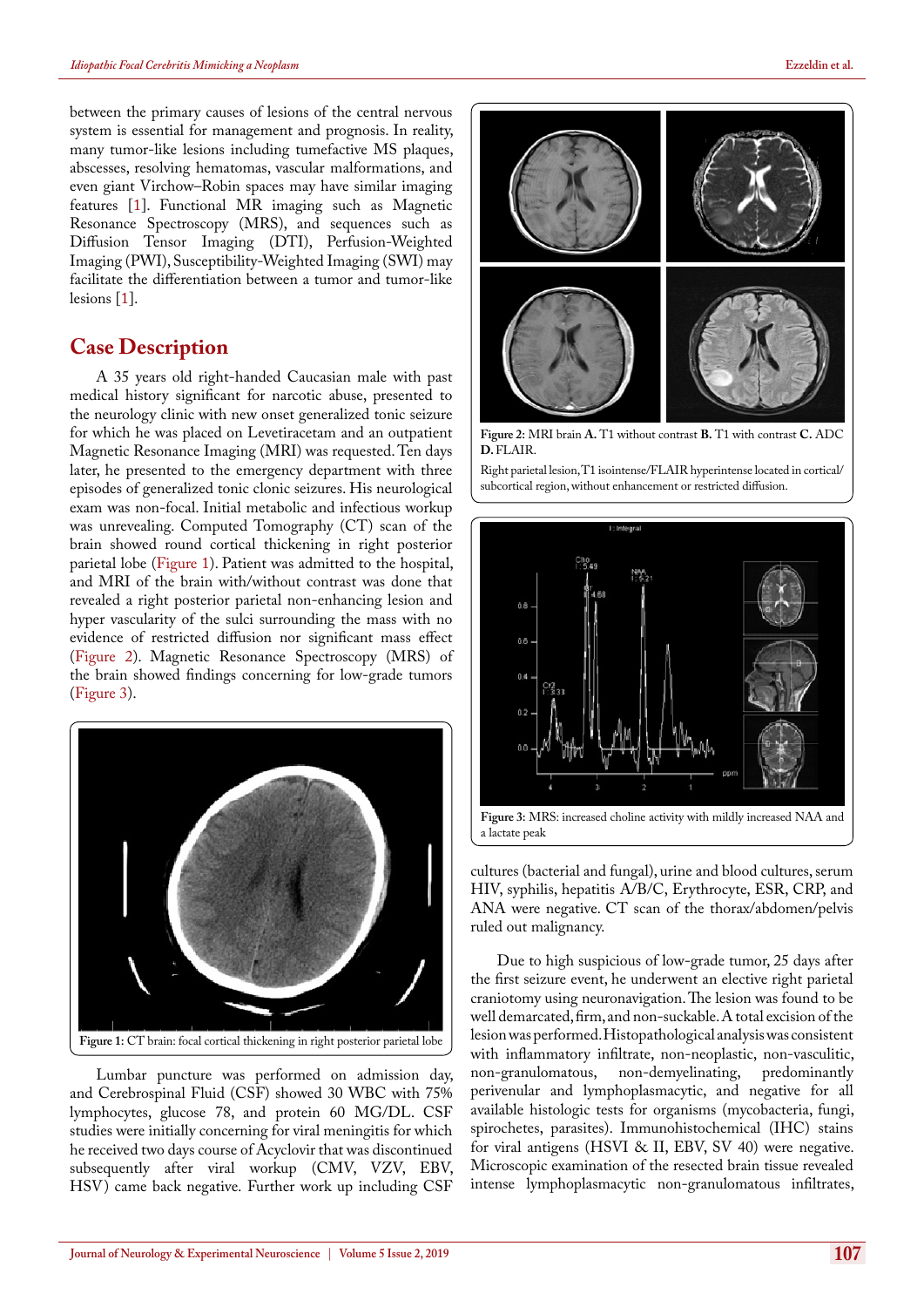predominantly perivenular but with a less prominent diffuse parenchymal component ([Figures 4A](#page-2-0) and [4B\)](#page-2-0). There is minimal evidence of necrosis or thrombosis of small vessels, but muscular arteries are not involved, and arteritis is not a component of this process [\(Figure 4C\)](#page-2-0). Likewise, primary demyelination is not evident in involved white matter areas by myelin staining, and macrophages present in the sections do not contain stainable myelin debris ([Figure 4D](#page-2-0)). Astrogliosis and microglial activation are evident on the areas of inflammation. Immunohistochemical stains for lymphocytic markers (CD3, CD20, lambda and kappa light chains) demonstrate the polyclonal nature of the infiltrate, and stains for viral antigens (Herpes simplex I and II, Epstein-Barr virus and SV40 polyomavirus, which is cross-reactive with the JC virus) are negative. Likewise, negative are special stains for acid fast bacteria (Ziehl Neelsen and Fite), fungi (Grocott-Gomori methenamine silver), spirochetes (Warthin-Starry) and Giemsa for bacteria and parasitic organisms.



<span id="page-2-0"></span>**Figure 4: A.** Intense inflammatory infiltrate in resected brain tissue (hematoxylin and eosin - H&E, scale bar = 100 microns), seen at higher magnification in panel. **B.** to be composed of lymphocytes and plasma cells with a few included macrophages (H&E, scale bar = 20 microns). **C.**  Small muscular arteries are negative for arteritis (H&E, scale bar = 100 microns). **D.** Myelin staining reveals relatively intact white matter. The sparse macrophages (arrows) do not contain stainable myelin debris (PAS/ Luxol fast blue, scale bar = 50 microns).

In summary, the lesion is inflammatory non-neoplastic, non-vasculitic, non-granulomatous, predominantly perivenular and lymphoplasmacytic, and negative for all available histologic tests for organisms. Patient postoperatively did well and with no neurological deficits upon discharge. He continued to be seizure free on an increased dose of Levetiracetam, and repeated brain MRI 2-months after surgical resection showed post-surgical changes of right parietal lobe lesion with thin enhancement at the surgical cavity walls (data not shown).

#### **Discussion**

Radiological differential diagnosis of the cortically based lesions can be challenging. This may include: neoplasm, abscess, focal cortical dysplasia, and less commonly solitary vasculitic lesions, demyelinating lesions and focal cerebritis

[[2\]](#page-3-1). Histopathologically, focal cerebritis could be secondary to vasculitis, infectious, demyelinating, or granulomatous diseases. In the early stages of a brain abscess formation, an area of unencapsulated inflammation develops. In this stage, astrocyte and microglial response to the infecting microbe results in neutrophil accumulation, focal inflammation and edema. Following that, a necrotic center develops, and macrophages and lymphocytes predominate in the infiltrate. In the later stages, a capsule form in an attempt to isolate the infection.

Because it is unusual for patients to present in early stages of cerebral infection, imaging of early cerebritis has not been reported widely. On T1-weighted MR images, an ill-defined area of isointensity or hypointensity and subtle mass effect may be seen, and contrast enhancement is absent or minimal. On FLAIR and T2-weighted images, the infected tissue is hyperintense [\[3](#page-3-2), [4](#page-3-3)]. In our case, CSF studies were initially concerning for viral meningitis for which the patient received only two days of Acyclovir. The negative CSF viral workup for CMV, VZV, EBV and HSV in addition to the negative IHC stains for HSVI & II, EBV, SV 40 antigens argue against the viral etiology of this brain lesion. In addition, CSF cultures (bacterial and fungal), urine and blood cultures, serum HIV, syphilis, hepatitis A/B/C, were negative. Histopathological analysis was also negative for organisms (mycobacteria, fungi, spirochetes, parasites). These negative results argue against other infectious etiologies for this brain lesion. Metagenomic next generation sequencing (mNGS) technique for other potential underlying infection was not performed.

Tumor-like mass lesions have also been reported in patients with systemic vasculitis such as Systemic Lupus Erythematosus (SLE) and Primary Angitis of the CNS (PACNS). Huang et al., reported a 14-year old boy with SLE with a large tumor-like temporal mass lesion. Brain biopsy showed extensive perivasculitis with no tumor was detected [[5\]](#page-3-4). Molloy et al., described a subset of PACNS who presented with solitary tumor-like mass lesion with edema and contrast enhancement [\[6](#page-3-5)]. In our case, the normal ESR, CRP and ANA, the lack of involvement of arteries and the non-granulomatous nature of the process makes vasculitis less likely. It should be noted that patient has history of narcotic drug abuse that can cause vasculitis and cerebral vascular accident, but to our knowledge that the tumor-like mass lesion associated with drug abuse has not reported.

Other important radiological differential diagnosis in our case include Oligodendroglioma, Ganglioglioma (GG), Dysembryonic Neuroepithelial Tumor (DNET) and focal cortical dysplasia [\[2\].](#page-3-1) Seizure is the presenting clinical sign of 30–50% of patients with brain tumours [[7\]](#page-3-6). Seizures are mostly the first and the only clinical manifestation of certain low grade (WHO grade II) cortically based Glial tumors [[8\]](#page-3-7). Oligodendroglioma are typically have welldefined margins, most commonly arise in the frontal lobe, and frequently contain calcifications (up to 90%). On MRI, tumor is usually hypointense on T1-weighted images and hyperintense compared to gray matter on T2-weighted images. Heterogeneity of this signal intensity is the rule.